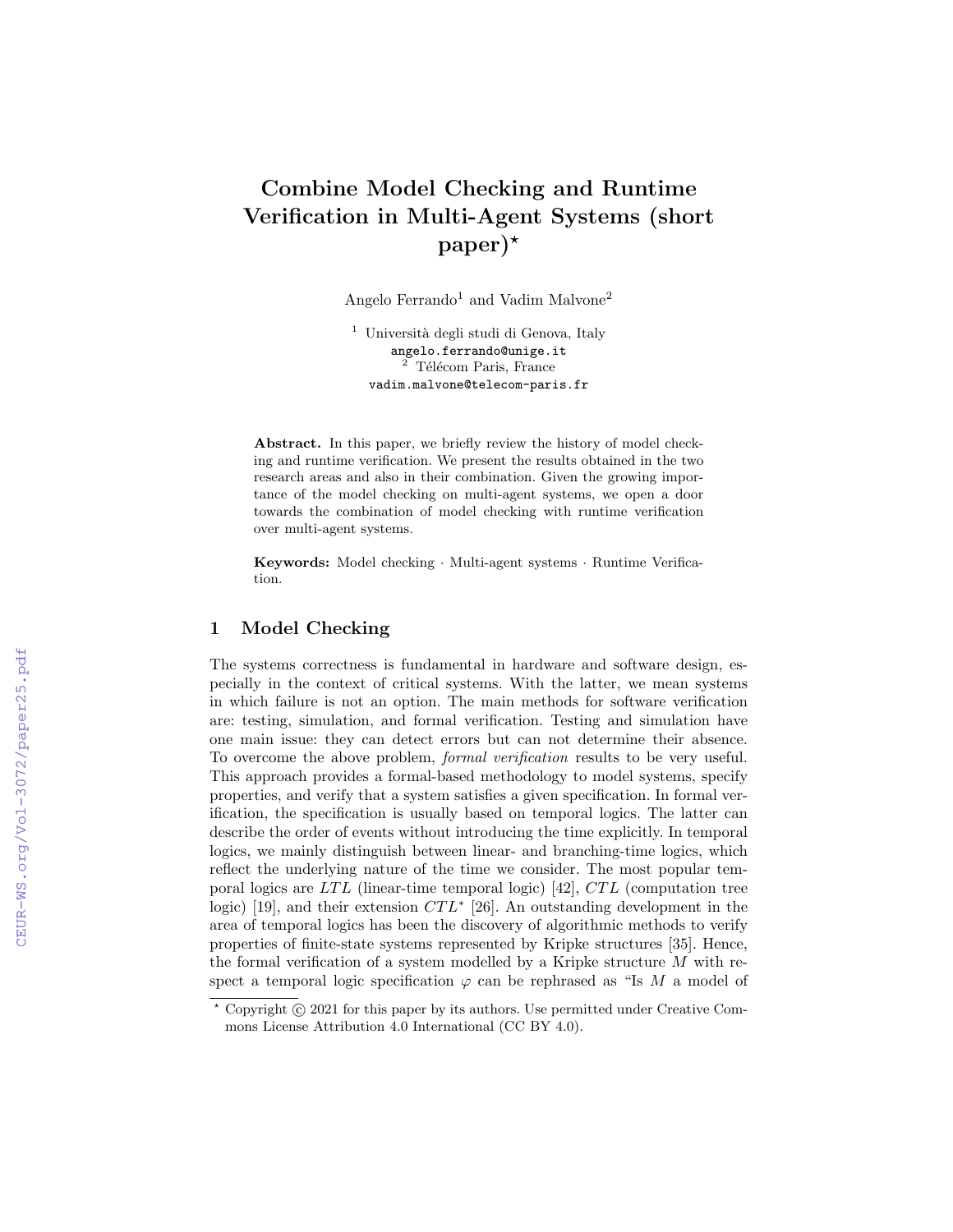#### 2 A. Ferrando and V. Malvone

 $\varphi$ ?", which explains the name *model checking* (MC), as it was coined by Clarke and Emerson in [19]. Two main modalities are considered to perform MC in practice. The first option is a classical use of ad-hoc algorithms. For example, the PSpace-Complete recursive algorithms have been carried out to solve the MC problems for  $LTL$ . Similarly, for  $CTL$ , it has been shown a linear algorithm. The second option involves instead a systematic use of the automata-theoretic approach on infinite objects. In particular, a translation from a temporal logic formula  $\varphi$  to an automaton is provided. In this way, the MC question reduces to the emptiness problem of the intersection between the automaton corresponding to the system and the one for the complement of the property.

# 2 Model Checking on Multi-Agent Systems

In the Multi-Agent Systems (MAS) design and verification, temporal logics have recently assumed a prominent role for the strategic reasoning [3, 33, 17, 40, 39, 25]. Specifically, classical temporal logics have been extended to provide properties over MAS. One of the most important developments in this field is Alternating-Time Temporal Logic (ATL), introduced by Alur, Henzinger, and Kupferman [3]. Such a logic allows to reason about strategies of agents having the satisfaction of temporal goals as payoff criterion. More formally, it is obtained as a generalization of CTL, in which the existential  $E$  and the universal A path quantifiers are replaced with *strategic modalities* of the form  $\langle\langle \Gamma \rangle\rangle$  and  $\| \Gamma \|$ , where  $\Gamma$  is a set of agents. Despite its expressiveness, ATL suffers from the strong limitation that strategies are treated only implicitly in the semantics of such modalities. This restriction makes the logic less suited to formalize several important solution concepts, such as the Nash Equilibrium. These considerations led to the introduction of Strategy Logic (SL) [16, 40], a more powerful formalism for strategic reasoning. As a key aspect, this logic treats strategies as first-order objects that can be determined by means of the existential  $\exists x$  and universal  $\forall x$  quantifiers, which can be respectively read as "there exists a strategy  $x$ " and "for all strategies x". Remarkably, in  $SL$  [40], a strategy is a generic conditional plan that at each step of the game prescribes an action. With more detail, there are two main classes of strategies: memoryless and memoryful. In the former case, agents choose an action by considering only the current game state while, in the latter case, agents choose an action by considering the full history of the game. Therefore, this plan is not intrinsically glued to a specific agent, but an explicit binding operator  $(a, x)$  allows to link an agent a to the strategy associated with a variable  $x$ . Unfortunately, the high expressivity of SL comes at a price. Indeed, it has been proved that the model-checking problem for SL becomes non-elementary complete and the satisfiability undecidable. To gain back elementariness, several fragments of SL have been considered. Among the others, Strategy Logic with Simple-Goals [12] considers SL formulas in which strategic operators, bindings operators, and temporal operators are coupled. It has been shown that Strategy Logic with Simple-Goals strictly subsume ATL and its MC problem is P-Complete, as it is for ATL. To conclude this section, we want to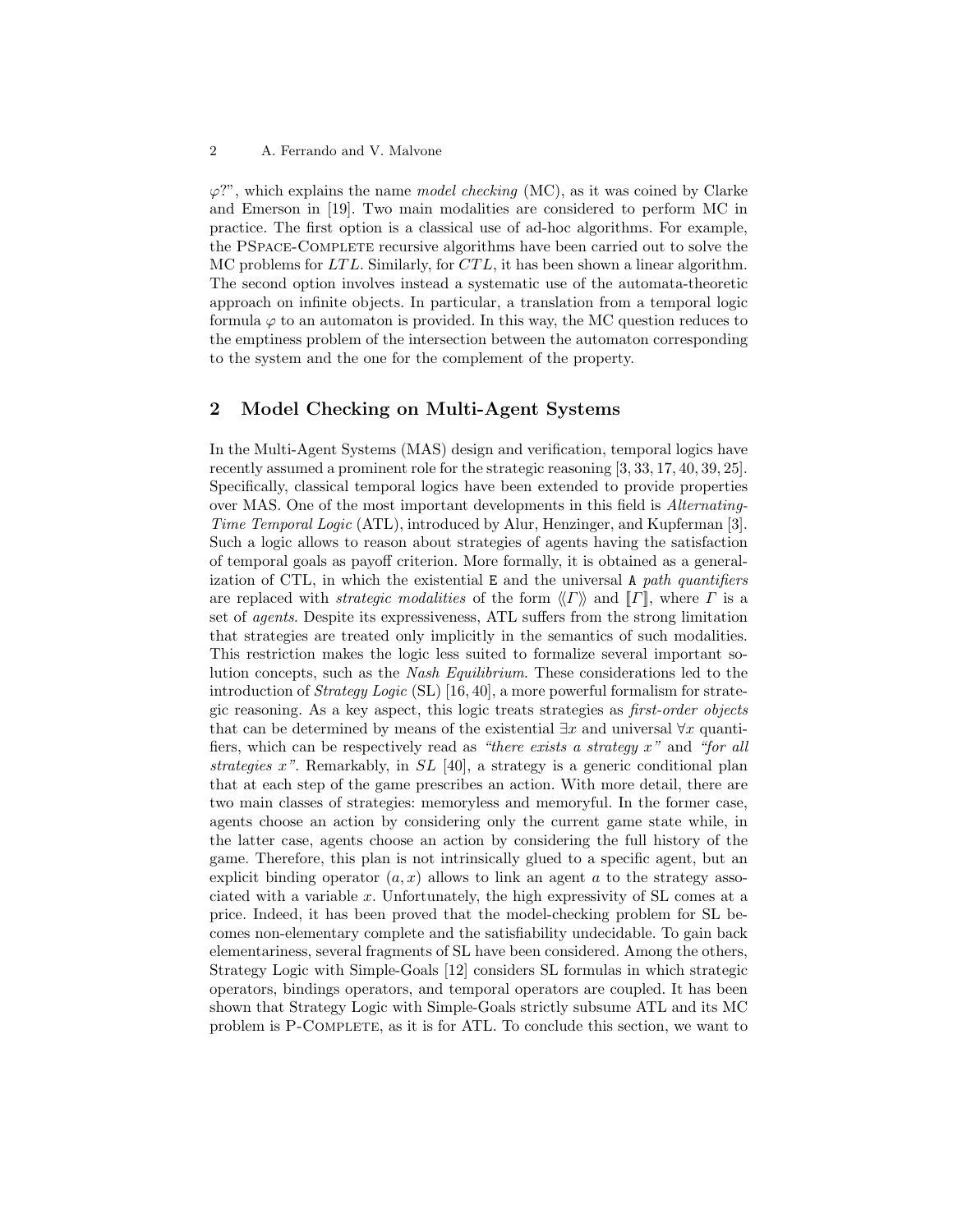focus on a key aspect in MAS: the agents' visibility. Specifically, we distinguish between perfect and imperfect information games [44]. The former corresponds to a basic setting in which every agent has full knowledge about the game. However, in real-life scenarios it is common to have situations in which agents have to play without having all relevant information at hand. In computer science these situations occur for example when some variables of a system are internal/private and not visible to an external environment [36, 14]. In game models, the imperfect information is usually modelled by setting an indistinguishability relation over the states of the game [36, 44, 43]. This feature deeply impacts on the MC complexity. For example, ATL becomes undecidable in the context of imperfect information and memoryful strategies [24]. To overcome this problem, some works have either focused on an approximation to perfect information [11, 13] or developed notions of bounded memory [10].

# 3 Runtime verification

Runtime verification (RV) is being pursued as a lightweight verification technique bridging static verification techniques, such as MC, and testing. One of the main distinguishing features of RV is due to its nature of being performed at runtime, which opens up the possibility to act whenever incorrect behavior of a software system is detected. A fault is defined as the deviation between the current behavior and the expected behavior of the system [37, 22]. A fault might lead to a failure, but not necessarily. An error, on the other hand, is a mistake made by a human that results in a fault and possibly in a failure. Runtime verification [37] is the discipline of computer science that deals with the study, development, and application of those verification techniques that allow checking whether a run of a system under scrutiny satisfies or violates a given correctness property. In RV dynamic checking of the correct behavior of a system can be performed by a monitor which is generated from a formal specification of the properties to be verified. As happens for formal static verification, RV relies on a high level specification formalism to specify the expected properties of a system. Similarly to testing, RV is an effective but non exhaustive technique to verify complex properties of a system at runtime. In contrast to formal static verification and testing, RV offers opportunities for error recovery which make this approach more attractive for the development of reliable software. Not only a system can be constantly monitored for its whole lifetime to detect possible misbehavior, but also appropriate handlers can be executed for error recovery. RV ensures the system may be stopped the moment issues are identified in a tractable manner. Furthermore, the verification is not invasive, the system running should not be affected<sup>3</sup> by the presence of the monitor, this is because the monitor does not need to generate the traces that have to be checked (in this way the state explosion problem, which is typical of the static verification, does not happen). Finally, verification can continue beyond system deployment. Similarly to MC, temporal logics are used to describe properties. Since RV works on the

<sup>3</sup> Adding/Removing the monitor should not influence the system.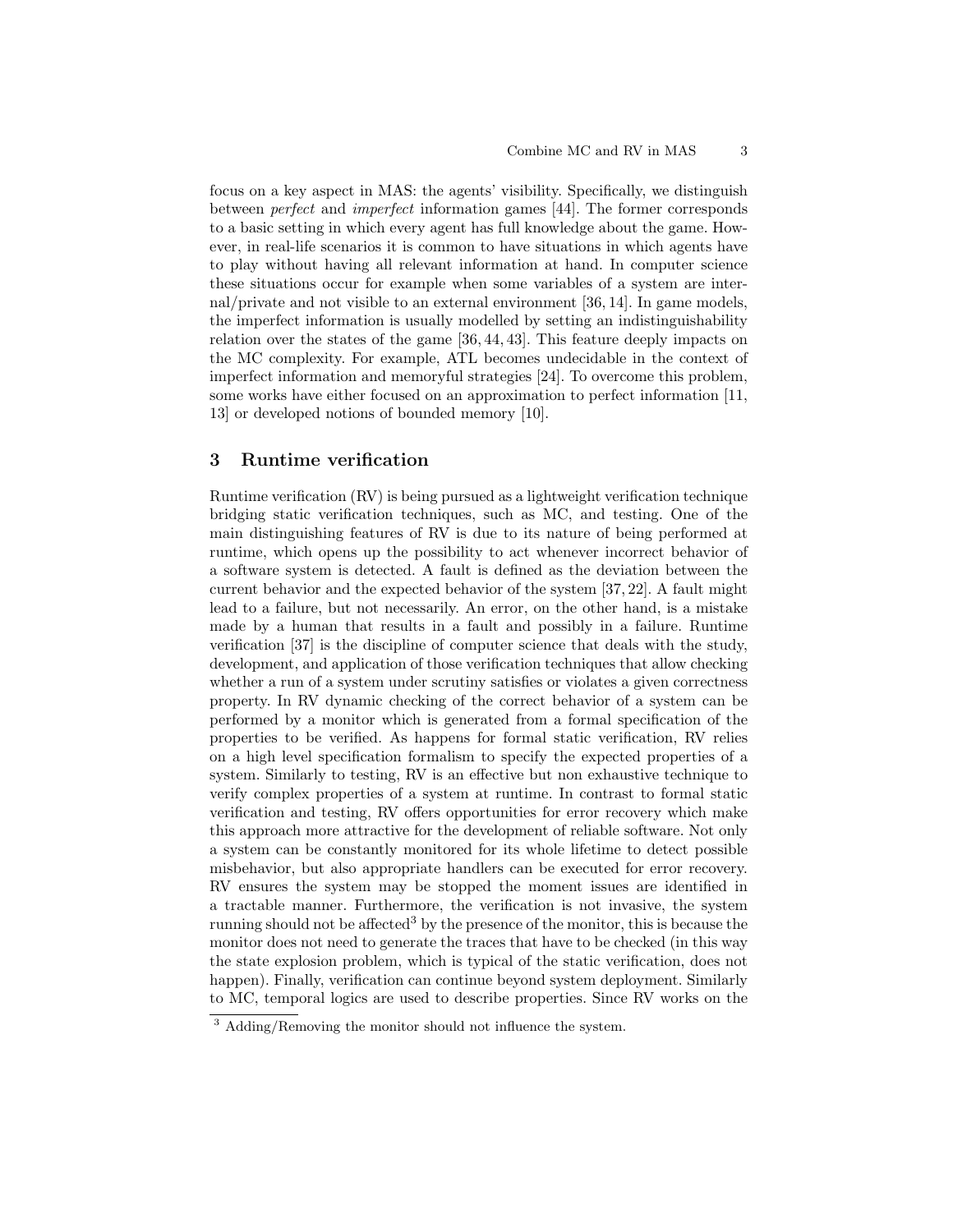system computation at run-time, LTL properties has become predominant in this field [37, 9]. However, branching logics, such as CTL, have been recently explored as well. One can find works studying and applying  $\mu$ HML (a branching-time logic with least and greatest fix points) from a runtime verification perspective [1, 31, 15]. As well as its monitorable subset MHML [6]. In the context of multiple paths, RV works on the verification of hyperproperties [21] can be found [30]. Such properties do not only check the correctness of individual traces, but can relate multiple computation traces to each other. A key example of a logic used in these scenarios is HyperLTL [20], which extends LTL with trace variables and trace quantifiers in order to refer to multiple traces at a time.

#### 4 Runtime verification on Multi-agent Systems

In Section 2, we presented works on static verification on MAS. Here, we present the state of the art in runtime verification on MAS. In [5], the authors presented a framework to verify at runtime agent interaction protocols (AIP). The formalism used in this work allows the introduction of variables, that are then used to constrain the expected behavior in a more expressive way. In [27], the same authors proposed an approach to verify at runtime AIP using multiple monitors. This is obtained by decentralizing the global specification (specified as a Trace Expression [4]), which is used to represent the global protocol, into partial specifications denoting the single agents' perspective. In [7, 45], other works on runtime verification of agent interactions are proposed, and in [38] a framework for dynamic adaptive MAS (DAMS-RV) based on an adaptive feedback loop is presented. Other approaches to MAS RV include the proposals spin-off from the SOCS project where the SCIFF computational logic framework [2] is used to provide the semantics of social integrity constraints. To model MAS interaction, expectation-based semantics specifies the links between observed and expected events, providing a means to test runtime conformance of an actual conversation with respect to a given interaction protocol [46]. Similar work has been performed using commitments [18]. To conclude, we want to emphasize that RV has never been considered in logics for the strategic reasoning [3, 40].

### 5 Combination of MC and RV

Combining static and runtime verification methods raises many issues due to the fact that properties are checked against a model in the first case, and against a real running system in the second. To the best of our knowledge, very few attempts to carry out such a combination exist. In a position paper dating back to 2014, Hinrichs et al. suggested to "model check what you can, runtime verify the rest" [32]. Their work presented several realistic examples where such mixed approach would give advantages, but no technical aspects were addressed. Desai et al. [23] presented a framework to combine MC and RV for robotic applications. Kejstová et al.[34] extended an existing software model checker, DIVINE [8], with a RV mode. The system under test consists of a user program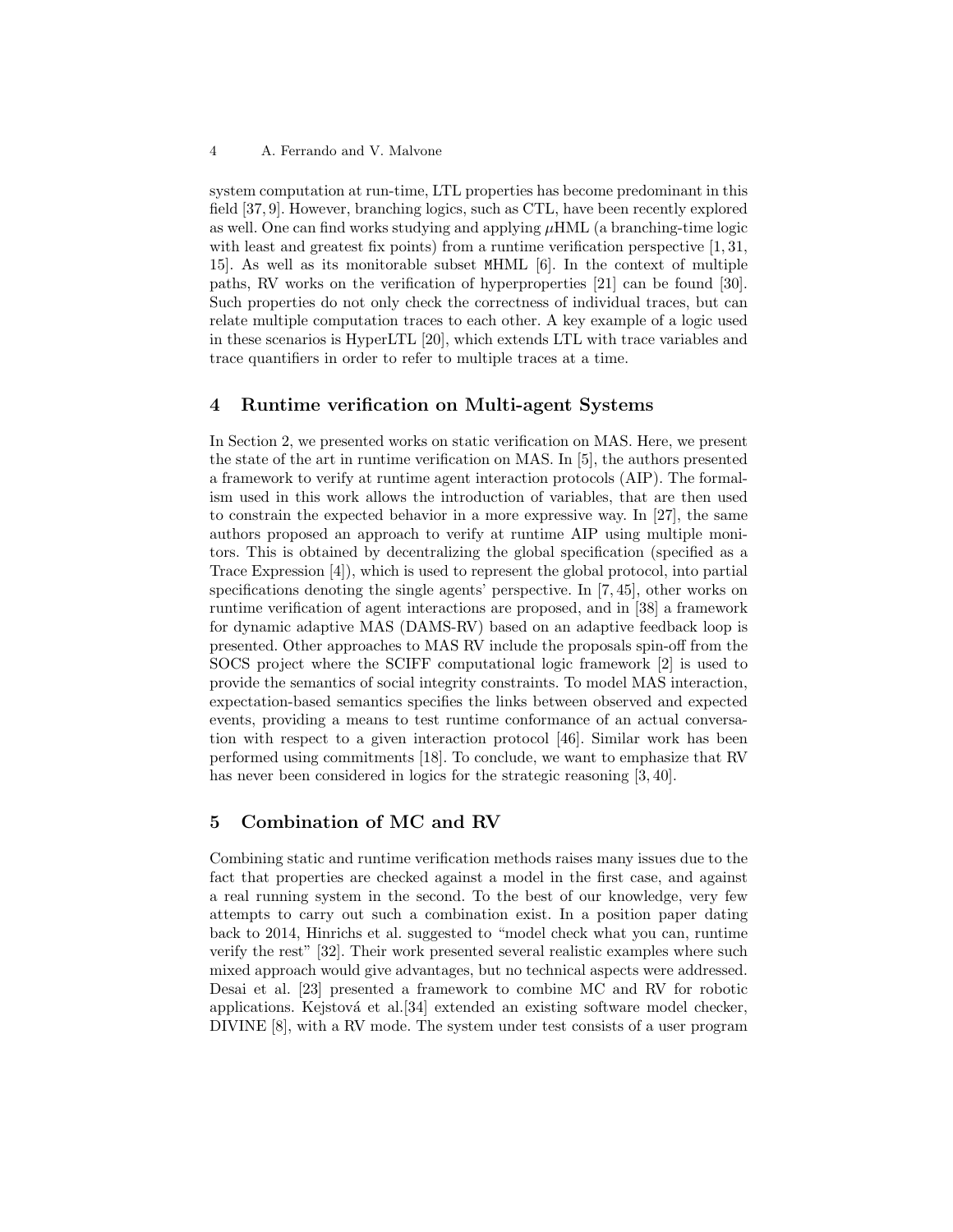in C or C++ together with the environment. The model checker operates in two modes: in run mode, a single execution of the program is explored in the standard execution order; in verify mode, the standard MC algorithm is applied. This extension to DIVINE is a prototype with many limitations recognized by the authors themselves. Other blended approaches exist, such as a verificationcentric software development process for Java making it possible to write, type check, and consistency check behavioral specifications for Java before writing any code [47]. Although it integrates a static checker for Java and a runtime assertion checker, it does not properly integrate MC and RV. Both the Java approaches and the extension to DIVINE are targeted to specific programming languages. Finally, in [28] a recent work on using RV to validate MC assumptions is proposed. In this work, the environment is abstracted and given in input to the model checker; after that, a runtime monitor is generated and used to validate the abstraction against the running system.

#### 6 The new challenge: combine MC and RV on MAS

In the previous sections, we presented the most recent and relevant contributions in the context of static and runtime verification. For both techniques, we also focused on their application in the MAS scenario. Finally, we cited the existing works on the combination of these two techniques. Nonetheless, to the best of our knowledge, no work combining the two approaches in the MAS context has been done, even though each one has been applied independently. Moreover, RV has been applied to MAS specifically for monitoring interaction protocols, and it has never been applied, nor considered, for checking logics for the strategic reasoning. We started this line of research in [29], where we presented a tool for combining MC and RV to find the decidability of ATL model checking in the context of imperfect information and memoryful strategies. In this work, no theoretical results are given. We are working on the theory behind it, such as complexity analysis and preservation results. On the other hand, we are also researching other ways to enrich RV for MAS properties. For example, by following the idea of predictive RV [41], we may consider to capture the predictive behavior of a monitor by verifying properties via MC on strategic properties and then apply RV for temporal properties. Another interesting and innovative approach involves the introduction of monitors to synthesize strategies. The existing logics for the strategic reasoning try to answer the question: There exists a strategy?. But, another important question is: Which strategy?. This would require to actually compute a strategy, and a monitor is a natural candidate to overcome this challenge. There are two possible ways that we are considering. The first one considers the existing relation between monitors and strategies, since they can be modelled with the same formalism (e.g. state machines). While, the other one involves strategic properties and monitors to capture the actions at runtime. In the latter line, a possible first attempt is to capture memoryless strategies in which we only need of an execution that involves all the states of the game model. Last but not least, by considering the works on RV over branching-time properties, we are evaluating the natural extension to logics for the strategic reasoning. In fact, as mentioned in the previous sections, logics for the strate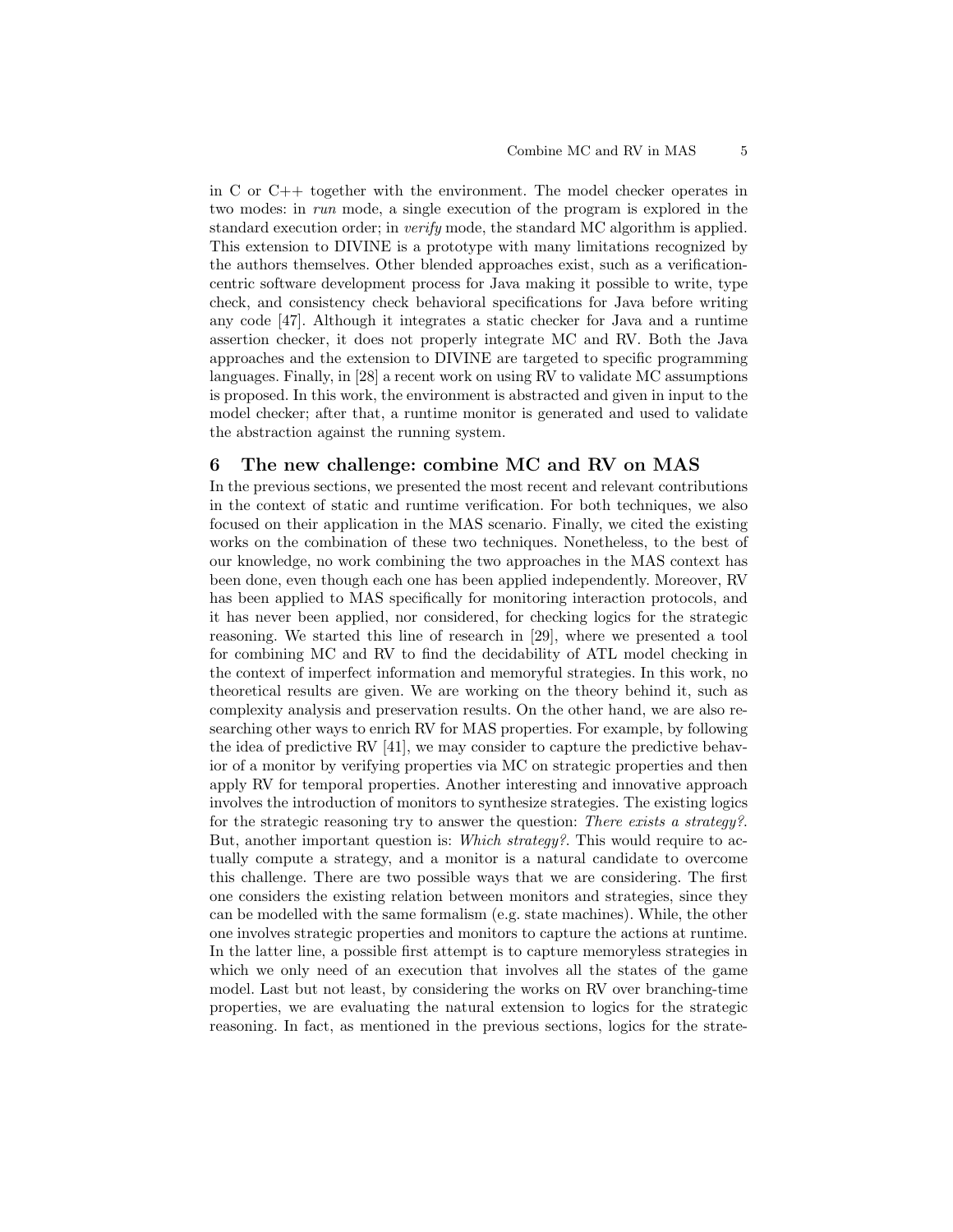gic reasoning, such as ATL, are generalizations of branching-time logics and by consequence a natural extension can be applied.

## References

- 1. Aceto, L., Achilleos, A., Francalanza, A., Ingólfsdóttir, A.: A framework for parameterized monitorability. In: Baier, C., Lago, U.D. (eds.) Foundations of Software Science and Computation Structures - 21st International Conference, FOSSACS 2018, Held as Part of the European Joint Conferences on Theory and Practice of Software, ETAPS 2018, Thessaloniki, Greece, April 14-20, 2018, Proceedings. Lecture Notes in Computer Science, vol. 10803, pp. 203–220. Springer (2018). https://doi.org/10.1007/978-3-319-89366- 2 11, https://doi.org/10.1007/978-3-319-89366-2 11
- 2. Alberti, M., Gavanelli, M., Lamma, E., Mello, P., Torroni, P.: The Sciff abductive proof-procedure. In: AI\*IA. Lecture Notes in Computer Science, vol. 3673, pp. 135–147. Springer (2005)
- 3. Alur, R., Henzinger, T., Kupferman, O.: Alternating-Time Temporal Logic. Journal of the ACM 49(5), 672–713 (2002)
- 4. Ancona, D., Ferrando, A., Mascardi, V.: Comparing trace expressions and linear temporal logic for runtime verification. In: Ábrahám, E., Bonsangue, M.M., Johnsen, E.B. (eds.) Theory and Practice of Formal Methods - Essays Dedicated to Frank de Boer on the Occasion of His 60th Birthday. Lecture Notes in Computer Science, vol. 9660, pp. 47–64. Springer (2016). https://doi.org/10.1007/978-3-319- 30734-3 6, https://doi.org/10.1007/978-3-319-30734-3 6
- 5. Ancona, D., Ferrando, A., Mascardi, V.: Parametric runtime verification of multiagent systems. In: AAMAS. vol. 17, pp. 1457–1459 (2017)
- 6. Attard, D.P., Francalanza, A.: A monitoring tool for a branching-time logic. In: Falcone, Y., Sánchez, C. (eds.) Runtime Verification - 16th International Conference, RV 2016, Madrid, Spain, September 23-30, 2016, Proceedings. Lecture Notes in Computer Science, vol. 10012, pp. 473–481. Springer (2016). https://doi.org/10.1007/978-3-319-46982-9 31, https://doi.org/10.1007/978-3- 319-46982-9 31
- 7. Bakar, N.A., Selamat, A.: Runtime verification of multi-agent systems interaction quality. In: Asian Conference on Intelligent Information and Database Systems. pp. 435–444. Springer (2013)
- 8. Barnat, J., Brim, L., Havel, V., Havlíček, J., Kriho, J., Lenčo, M., Ročkai, P., Still, V., Weiser, J.: DiVinE 3.0–an explicit-state model checker for multithreaded C & C++ programs. In: International Conference on Computer Aided Verification. pp. 863–868. Springer (2013)
- 9. Bauer, A., Leucker, M., Schallhart, C.: Comparing LTL semantics for runtime verification. J. Log. Comput.  $20(3)$ ,  $651-674$  (2010). https://doi.org/10.1093/logcom/exn075, https://doi.org/10.1093/logcom/exn075
- 10. Belardinelli, F., Lomuscio, A., Malvone, V.: Approximating perfect recall when model checking strategic abilities. In: KR2018. pp. 435–444 (2018)
- 11. Belardinelli, F., Lomuscio, A., Malvone, V.: An abstraction-based method for verifying strategic properties in multi-agent systems with imperfect information. In: Proceedings of AAAI (2019)
- 12. Belardinelli, F., Jamroga, W., Malvone, V., Murano, A.: Strategy logic with simple goals: Tractable reasoning about strategies. In: 28th International Joint Conference on Artificial Intelligence (IJCAI 2019). pp. 88–94 (2019)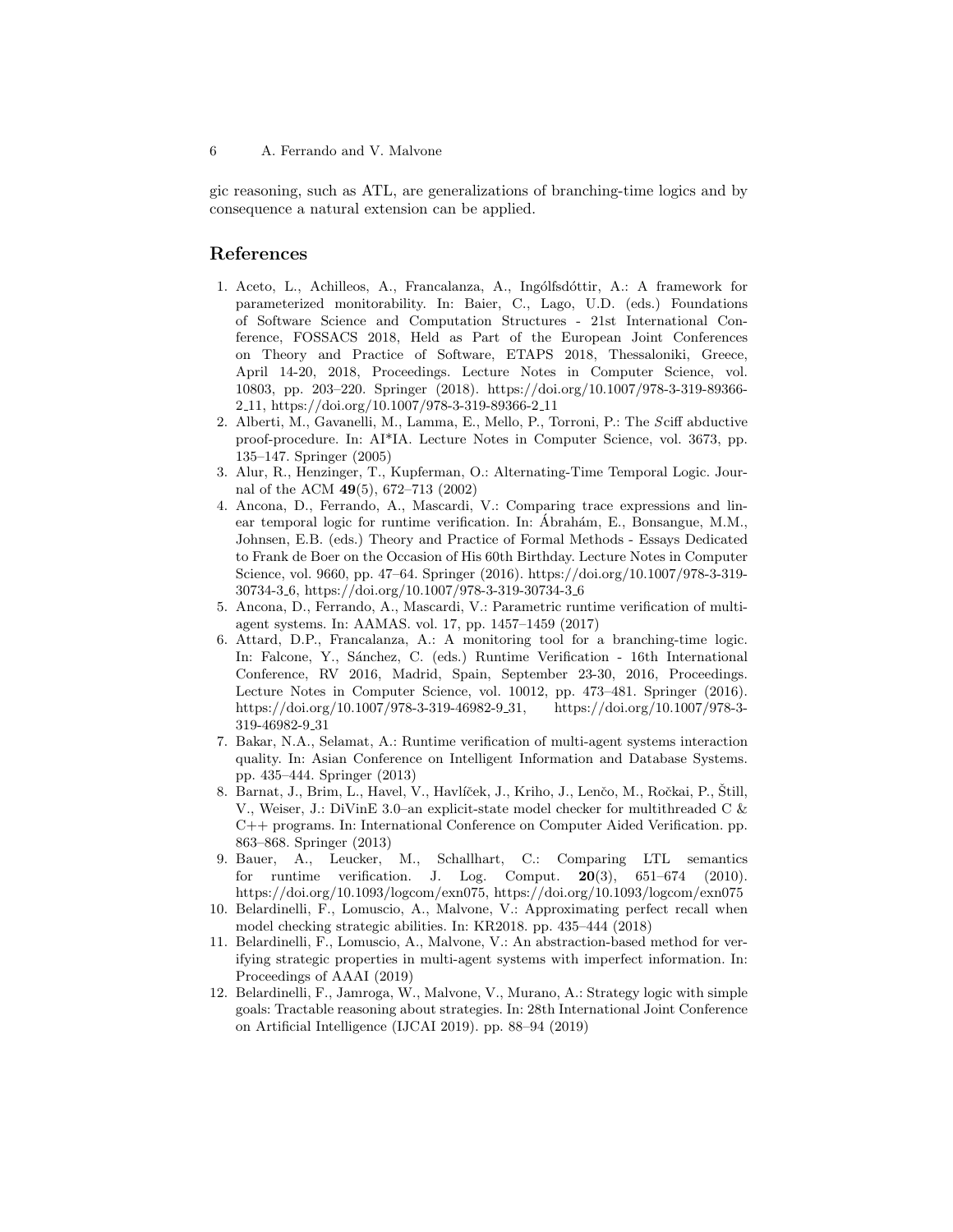- 13. Belardinelli, F., Malvone, V.: A three-valued approach to strategic abilities under imperfect information. In: Proceedings of the 17th International Conference on Knowledge Representation and Reasoning. pp. 89–98 (2020)
- 14. Bloem, R., Chatterjee, K., Jacobs, S., Könighofer, R.: Assume-guarantee synthesis for concurrent reactive programs with partial information. In: TACAS. pp. 517–532 (2015)
- 15. Cassar, I., Francalanza, A.: On synchronous and asynchronous monitor instrumentation for actor-based systems. In: Cámara, J., Proença, J. (eds.) Proceedings 13th International Workshop on Foundations of Coordination Languages and Self-Adaptive Systems, FOCLASA 2014, Rome, Italy, 6th September 2014. EPTCS, vol. 175, pp. 54–68 (2014). https://doi.org/10.4204/EPTCS.175.4, https://doi.org/10.4204/EPTCS.175.4
- 16. Chatterjee, K., Henzinger, T., Piterman, N.: Strategy Logic. In: Concurrency Theory'07. pp. 59–73. LNCS 4703, Springer (2007)
- 17. Chatterjee, K., Henzinger, T., Piterman, N.: Strategy Logic. Information and Computation 208(6), 677–693 (2010)
- 18. Chesani, F., Mello, P., Montali, M., Torroni, P.: Commitment tracking via the reactive event calculus. In: Proc. of the 21st International Joint Conference on Artifical Intelligence. pp. 91–96. IJCAI'09 (2009)
- 19. Clarke, E., Emerson, E.: Design and Synthesis of Synchronization Skeletons Using Branching-Time Temporal Logic. In: Logic of Programs'81. pp. 52–71. LNCS 131, Springer (1981)
- 20. Clarkson, M.R., Finkbeiner, B., Koleini, M., Micinski, K.K., Rabe, M.N., Sánchez, C.: Temporal logics for hyperproperties. In: Abadi, M., Kremer, S. (eds.) Principles of Security and Trust - Third International Conference, POST 2014, Held as Part of the European Joint Conferences on Theory and Practice of Software, ETAPS 2014, Grenoble, France, April 5-13, 2014, Proceedings. Lecture Notes in Computer Science, vol. 8414, pp. 265–284. Springer (2014). https://doi.org/10.1007/978-3- 642-54792-8 15, https://doi.org/10.1007/978-3-642-54792-8 15
- 21. Clarkson, M.R., Schneider, F.B.: Hyperproperties. J. Comput. Secur. 18(6), 1157–1210 (2010). https://doi.org/10.3233/JCS-2009-0393, https://doi.org/10.3233/JCS-2009-0393
- 22. Delgado, N., Gates, A.Q., Roach, S.: A taxonomy and catalog of runtime softwarefault monitoring tools. IEEE Trans. Softw. Eng.  $30(12)$ ,  $859-872$  (Dec 2004). https://doi.org/10.1109/TSE.2004.91, http://dx.doi.org/10.1109/TSE.2004.91
- 23. Desai, A., Dreossi, T., Seshia, S.A.: Combining model checking and runtime verification for safe robotics. In: Proc. of the 17th International Conference on Runtime Verification, RV 2017. LNCS, vol. 10548, pp. 172–189. Springer (2017)
- 24. Dima, C., Tiplea, F.: Model-checking ATL under Imperfect Information and Perfect Recall Semantics is Undecidable. Tech. rep., arXiv (2011)
- 25. van Eijck, J.: PDL as a Multi-Agent Strategy Logic. In: Theoretical Aspects of Rationality and Knowledge'13. pp. 206–215 (2013)
- 26. Emerson, E., Halpern, J.: "Sometimes" and "Not Never" Revisited: On Branching Versus Linear Time. Journal of the ACM  $33(1)$ ,  $151-178$  (1986)
- 27. Ferrando, A., Ancona, D., Mascardi, V.: Decentralizing MAS monitoring with decamon. In: Proceedings of the 16th Conference on Autonomous Agents and MultiAgent Systems, AAMAS 2017, São Paulo, Brazil, May 8-12, 2017. pp. 239–248. ACM (2017), http://dl.acm.org/citation.cfm?id=3091164
- 28. Ferrando, A., Dennis, L., Cardoso, R., Fisher, M., Ancona, D., Mascardi, V.: Towards a holistic approach to verification and validation of autonomous cognitive systems. ACM Transactions on Software Engineering and Methodology (Jan 2021)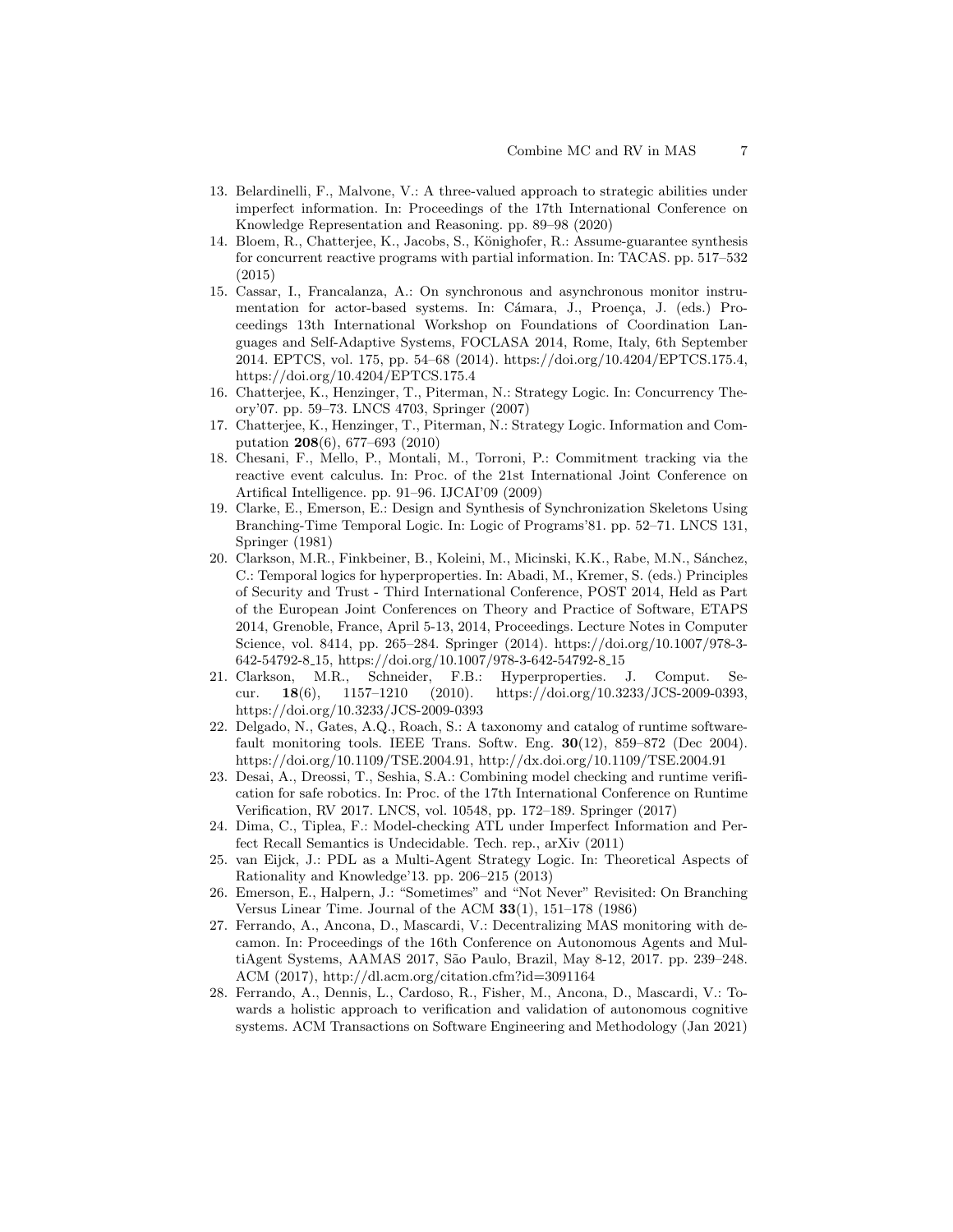- 29. Ferrando, A., Malvone, V.: Strategy rv: A tool to approximate atl model checking under imperfect information and perfect recall. In: Proceedings of the 20th International Conference on Autonomous Agents and MultiAgent Systems. p. 1764–1766. AAMAS '21, International Foundation for Autonomous Agents and Multiagent Systems, Richland, SC (2021)
- 30. Finkbeiner, B., Hahn, C., Stenger, M., Tentrup, L.: Monitoring hyperproperties. Formal Methods Syst. Des. 54(3), 336–363 (2019). https://doi.org/10.1007/s10703-019-00334-z, https://doi.org/10.1007/s10703- 019-00334-z
- 31. Francalanza, A., Aceto, L., Ingólfsdóttir, A.: On verifying hennessy-milner logic with recursion at runtime. In: Bartocci, E., Majumdar, R. (eds.) Runtime Verification - 6th International Conference, RV 2015 Vienna, Austria, September 22-25, 2015. Proceedings. Lecture Notes in Computer Science, vol. 9333, pp. 71–86. Springer (2015). https://doi.org/10.1007/978-3-319-23820- 3 5, https://doi.org/10.1007/978-3-319-23820-3 5
- 32. Hinrichs, T.L., Sistla, A.P., Zuck, L.D.: Model check what you can, runtime verify the rest. In: Voronkov, A., Korovina, M.V. (eds.) HOWARD-60: A Festschrift on the Occasion of Howard Barringer's 60th Birthday, EPiC Series in Computing, vol. 42, pp. 234–244. EasyChair (2014), https://easychair.org/publications/paper/tq7
- 33. Jamroga, W., van der Hoek, W.: Agents that Know How to Play. Fundamenta Informaticae 63(2-3), 185–219 (2004)
- 34. Kejstová, K., Rockai, P., Barnat, J.: From model checking to runtime verification and back. In: Lahiri, S.K., Reger, G. (eds.) Runtime Verification - 17th International Conference, RV 2017, Seattle, WA, USA, September 13-16, 2017, Proceedings. Lecture Notes in Computer Science, vol. 10548, pp. 225–240. Springer (2017). https://doi.org/10.1007/978-3-319-67531-2 14, https://doi.org/10.1007/978-3-319-67531-2 14
- 35. Kripke, S.: Semantical Considerations on Modal Logic. Acta Philosophica Fennica 16, 83–94 (1963)
- 36. Kupferman, O., Vardi, M.: Module checking revisited. In: CAV '96. LNCS, vol. 1254, pp. 36–47. Springer-Verlag (1997)
- 37. Leucker, M., Schallhart, C.: A brief account of runtime verification. The Journal of Logic and Algebraic Programming 78(5), 293 – 303 (2009). https://doi.org/http://dx.doi.org/10.1016/j.jlap.2008.08.004, http://www.sciencedirect.com/science/article/pii/S1567832608000775, the 1st Workshop on Formal Languages and Analysis of Contract-Oriented Software (FLACOS'07)
- 38. Lim, Y.J., Hong, G., Shin, D., Jee, E., Bae, D.H.: A runtime verification framework for dynamically adaptive multi-agent systems. In: 2016 International Conference on Big Data and Smart Computing (BigComp). pp. 509–512. IEEE (2016)
- 39. Lorini, E.: A Dynamic Logic of Agency II: Deterministic DLA, Coalition Logic, and Game Theory. Journal of Logic, Language, and Information' 19(3), 327–351 (2010)
- 40. Mogavero, F., Murano, A., Vardi, M.: Reasoning About Strategies. In: Foundations of Software Technology and Theoretical Computer Science'10. pp. 133–144. LIPIcs 8, Leibniz-Zentrum fuer Informatik (2010)
- 41. Pinisetty, S., Jéron, T., Tripakis, S., Falcone, Y., Marchand, H., Preoteasa, V.: Predictive runtime verification of timed properties. J. Syst. Softw. 132, 353–365 (2017). https://doi.org/10.1016/j.jss.2017.06.060, https://doi.org/10.1016/j.jss.2017.06.060

<sup>8</sup> A. Ferrando and V. Malvone